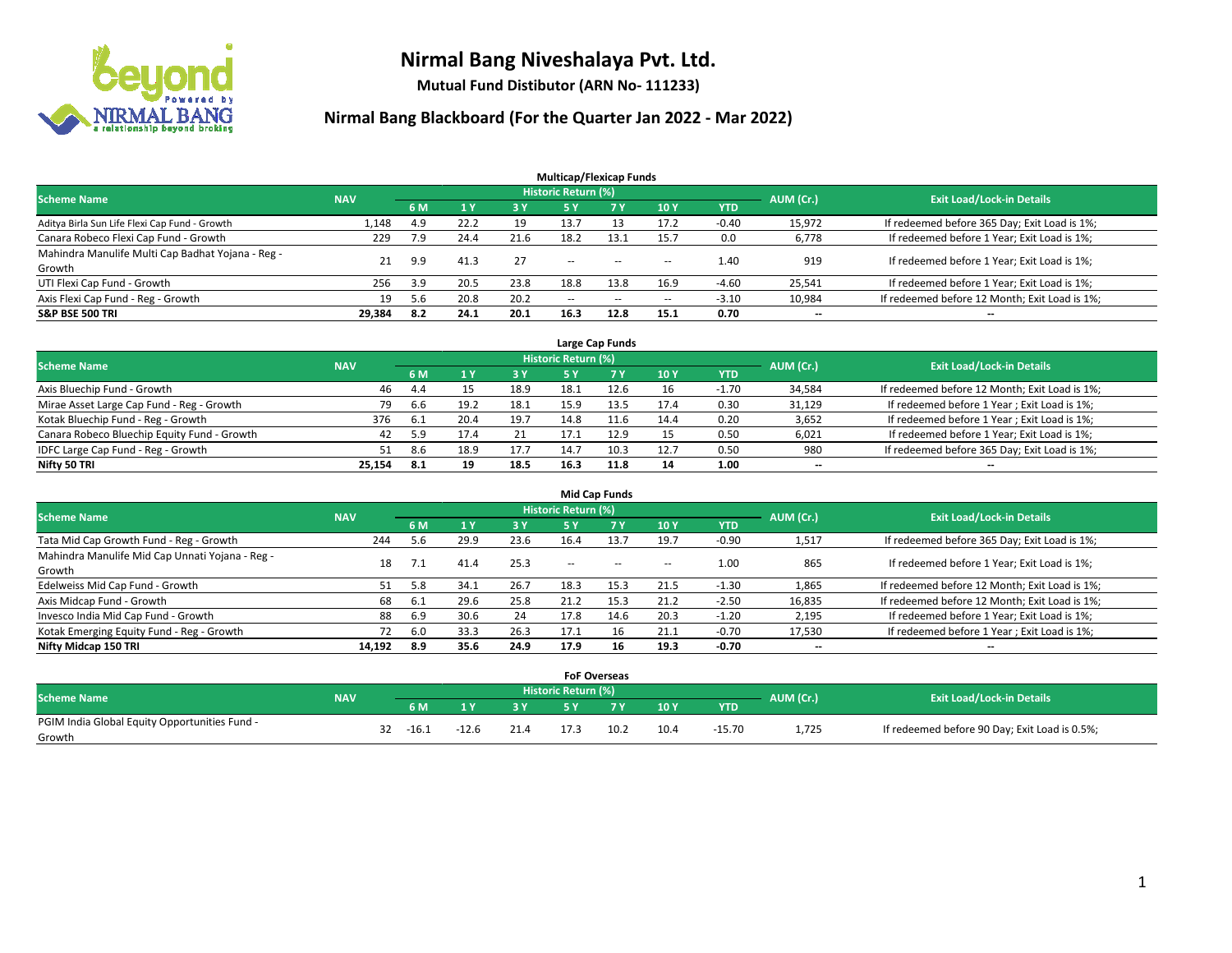

**Mutual Fund Distibutor (ARN No- 111233)**

| Large & Midcap                                 |            |            |      |      |                     |                   |      |         |           |                                              |  |  |  |
|------------------------------------------------|------------|------------|------|------|---------------------|-------------------|------|---------|-----------|----------------------------------------------|--|--|--|
| <b>Scheme Name</b>                             | <b>NAV</b> |            |      |      | Historic Return (%) |                   |      |         | AUM (Cr.) | <b>Exit Load/Lock-in Details</b>             |  |  |  |
|                                                |            | 6 M<br>3 Y |      | 5 ۷  |                     | 10Y<br><b>YTD</b> |      |         |           |                                              |  |  |  |
| Mirae Asset Emerging Bluechip Fund - Growth    | 98         | 6.2        |      | 25.8 | 20                  | 19.1              | 24.4 | 0.20    | 21,972    | If redeemed before 1 Year; Exit Load is 1%;  |  |  |  |
| Canara Robeco Emerging Equities - Growth       | 163        | 7.2        | 27.4 | 22.7 |                     | 15.9              | 22.4 | $-1.00$ | 12,548    | If redeemed before 1 Year; Exit Load is 1%;  |  |  |  |
| HDFC Large and Mid Cap Fund - Growth           | 188        | 9.1        |      | 21.1 | 14.8                | 10.8              | 13.1 | 1.40    | 3,744     | If redeemed before 1 Year; Exit Load is 1%;  |  |  |  |
| Kotak Equity Opportunities Fund - Reg - Growth | 198        | 5.8        |      | 21.1 | 15.4                |                   | 16.3 | 2.00    | 8,663     | If redeemed before 1 Year; Exit Load is 1%;  |  |  |  |
| Tata Large & Mid Cap Fund - Reg - Growth       | 329        | 5.3        | 21.6 | 20.3 | 14.3                | 11.9              | 15.9 | 1.10    | 2,854     | If redeemed before 365 Day; Exit Load is 1%; |  |  |  |
| NIFTY Large Midcap 250 TRI                     | 12.294     | -8.5       | 27.7 | 21.7 |                     | 14.2              | 17   | 0.10    | $- -$     | $- -$                                        |  |  |  |

| <b>Focused Funds</b>                                |            |      |      |      |                            |           |        |            |           |                                                 |  |  |  |
|-----------------------------------------------------|------------|------|------|------|----------------------------|-----------|--------|------------|-----------|-------------------------------------------------|--|--|--|
| <b>Scheme Name</b>                                  | <b>NAV</b> |      |      |      | <b>Historic Return (%)</b> |           |        |            | AUM (Cr.) | <b>Exit Load/Lock-in Details</b>                |  |  |  |
|                                                     |            | 6 M  |      | 3 Y  | 45 V                       | <b>7Y</b> | 10Y    | <b>YTD</b> |           |                                                 |  |  |  |
| Axis Focused 25 Fund - Growth                       | 44         |      | 15.1 | 20   | 17.4                       | 13.9      | $\sim$ | $-4.30$    | 20.427    | If redeemed before 12 Month; Exit Load is 1%;   |  |  |  |
| Nippon India Focused Equity Fund - Reg - Growth     | 80         | 9.9  | 28   | 22.8 | 15.2                       | 13.1      | 19.1   | 5.50       | 5,699     | If redeemed before 12 Months ; Exit Load is 1%; |  |  |  |
| ICICI Prudential Focused Equity Fund - Ret - Growth | 50         | 8.2  | 25.3 | 21.2 | 14.3                       | 11.1      | 13.9   | 0.90       | 2,607     | If redeemed before 1 Year; Exit Load is 1%;     |  |  |  |
| SBI Focused Equity Fund - Growth                    | 241        | 10.1 | 30.4 | 23.4 | 18.7                       | 14.7      | 18.6   | $-4.30$    | 23.717    | If redeemed before 1 Year; Exit Load is 1%;     |  |  |  |
| <b>S&amp;P BSE 500 TRI</b>                          | 29.384     | 8.2  | 24.1 | 20.1 | 16.3                       | 12.8      | 15.1   | 0.70       | $- -$     | $\overline{\phantom{a}}$                        |  |  |  |

| <b>Small Cap Funds</b>                     |            |      |      |                            |      |      |        |            |           |                                               |  |  |  |
|--------------------------------------------|------------|------|------|----------------------------|------|------|--------|------------|-----------|-----------------------------------------------|--|--|--|
| <b>Scheme Name</b>                         | <b>NAV</b> |      |      | <b>Historic Return (%)</b> |      |      |        |            | AUM (Cr.) | <b>Exit Load/Lock-in Details</b>              |  |  |  |
|                                            |            | 6 M  |      | 3 Y                        | 5 Y  |      | 10 Y   | <b>YTD</b> |           |                                               |  |  |  |
| Axis Small Cap Fund - Reg - Growth         | 63         | 13.3 |      | 34.5                       | 22.4 | 18.4 | $\sim$ | 1.10       | 8,179     | If redeemed before 12 Month; Exit Load is 1%; |  |  |  |
| Kotak Small Cap Fund - Reg - Growth        | 167        | 10.8 | 54.5 | 36.2                       | 20.9 | 18.5 | 21.8   | $-0.30$    | 6,762     | If redeemed before 1 Year; Exit Load is 1%;   |  |  |  |
| Nippon India Small Cap Fund - Reg - Growth | 88         | 13.6 | 64.3 | 32.6                       | 22.1 | 19.6 | 25.7   | 0.40       | 18,832    | If redeemed before 1 Month; Exit Load is 1%;  |  |  |  |
| DSP Small Cap Fund - Reg - Growth          | 114        | 11.0 | 54.3 | 30.9                       | 15.9 |      | 22.9   | 1.30       | 8,786     | If redeemed before 12 Month; Exit Load is 1%; |  |  |  |
| SBI Small Cap Fund - Growth                | 107        | 11.5 | 41.9 | 30.8                       | 22.6 | 19.8 | 25.7   | 1.30       | 11,251    | If redeemed before 1 Year; Exit Load is 1%;   |  |  |  |
| Nifty Smallcap 250 TRI                     | 12.352     | 10.6 | 54.7 | 27.6                       | 15.1 | 13.6 | 17.1   | 1.60       | $- -$     | $- -$                                         |  |  |  |

| ELSS Schemes (Tax Saving u/s 80-C)           |            |     |      |                            |      |        |        |            |                          |                                  |  |  |  |
|----------------------------------------------|------------|-----|------|----------------------------|------|--------|--------|------------|--------------------------|----------------------------------|--|--|--|
| <b>Scheme Name</b>                           | <b>NAV</b> |     |      | <b>Historic Return (%)</b> |      |        |        |            | AUM (Cr.)                | <b>Exit Load/Lock-in Details</b> |  |  |  |
|                                              |            | 6 M |      | 3 Y                        |      |        | 10Y    | <b>YTD</b> |                          |                                  |  |  |  |
| Axis Long Term Equity Fund - Growth          |            | 2.3 |      | 19.9                       |      | 13.1   | 19.1   | $-3.90$    | 33,785                   | Nil                              |  |  |  |
| Canara Robeco Equity Tax Saver Fund - Growth | 117        | 7.3 | 23.1 | 23.6                       | 19.1 | 13.8   | 16.6   | $-0.30$    | 3,209                    | Nil                              |  |  |  |
| Kotak Tax Saver Fund - Reg - Growth          | 73         | 8.0 | 27.7 | 21.2                       | 15.6 | 12.8   | 15.7   | 2.20       | 2,418                    | Nil                              |  |  |  |
| Invesco India Tax Plan - Growth              | 84         |     | 24.8 | 20.1                       | 16.6 | 13.3   | 17.4   | $-0.80$    | 1,934                    | Nil                              |  |  |  |
| Mirae Asset Tax Saver Fund - Reg - Growth    | 31         | 6.6 | 25.1 | 23.8                       | 19.9 | $\sim$ | $\sim$ | 0.40       | 10,660                   | Nil                              |  |  |  |
| <b>S&amp;P BSE 200</b>                       | 7,590      | 7.6 | 20.4 | 18.1                       | 14.9 | 11.2   | 13.4   | 0.70       | $\overline{\phantom{a}}$ | $\overline{\phantom{a}}$         |  |  |  |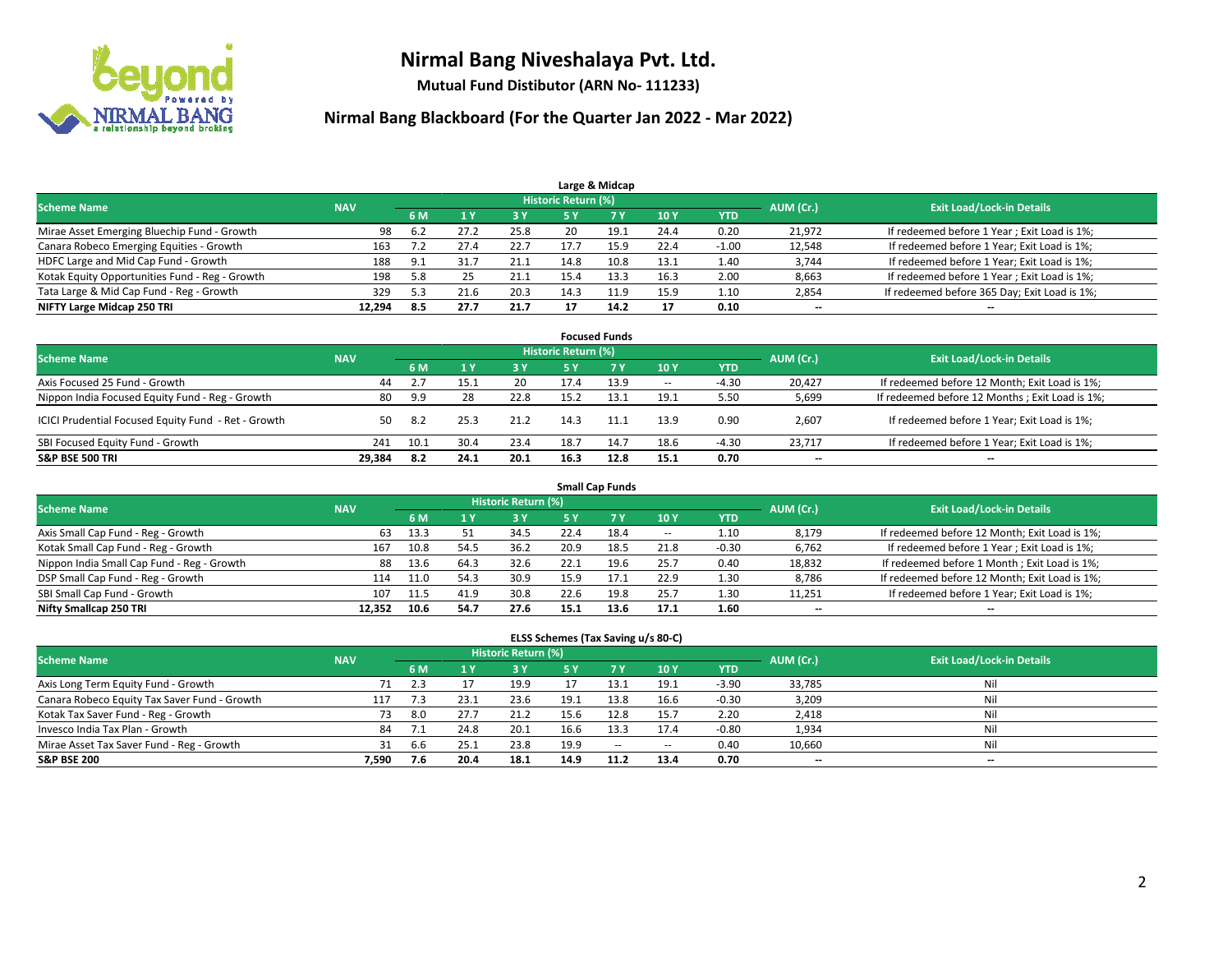

**Mutual Fund Distibutor (ARN No- 111233)**

| <b>Solution Oriented</b>                                  |            |     |      |                     |            |      |      |            |           |                                               |  |  |  |
|-----------------------------------------------------------|------------|-----|------|---------------------|------------|------|------|------------|-----------|-----------------------------------------------|--|--|--|
| <b>Scheme Name</b>                                        | <b>NAV</b> |     |      | Historic Return (%) |            |      |      |            | AUM (Cr.) | <b>Exit Load/Lock-in Details</b>              |  |  |  |
|                                                           |            | 6 M | 1Y   | 3 Y                 | <b>5 Y</b> | 7 Y  | 10Y  | <b>YTD</b> |           |                                               |  |  |  |
| <b>HDFC Childrens Gift Fund</b>                           | 186        | 4.8 | 20.7 | 17.1                | 14.2       | 12   | 15.7 | 0.20       | 5,355     | Nil                                           |  |  |  |
| Tata Retirement Savings Fund - Moderate Plan - Reg        | 43         | 3.6 | 14.1 | 14.6                | 12.6       | 11.4 | 14.9 | $-2.30$    | 1,629     | If redeemed before 61 Month; Exit Load is 1%; |  |  |  |
| Tata Retirement Savings Fund - Progressive Plan -<br>Reg  | 43         | 2.3 | 14.7 | 16.1                | 14         | 12.2 | 14.8 | $-3.20$    | 1,244     | If redeemed before 61 Month; Exit Load is 1%; |  |  |  |
| Tata Retirement Savings Fund - Reg - Conservative<br>Plan | 25         | 1.4 | 5.8  | 8.9                 | 7.4        | 7.9  | 9.1  | $-1.00$    | 188       | If redeemed before 61 Month; Exit Load is 1%; |  |  |  |
| <b>S&amp;P BSE 200</b>                                    | 7.590      | 7.6 | 20.4 | 18.1                | 14.9       | 11.2 | 13.4 | 0.70       |           | --                                            |  |  |  |

| <b>Index Fund</b>                                             |            |      |                |                     |        |                |                          |            |           |                                               |  |  |  |  |
|---------------------------------------------------------------|------------|------|----------------|---------------------|--------|----------------|--------------------------|------------|-----------|-----------------------------------------------|--|--|--|--|
| <b>Scheme Name</b>                                            | <b>NAV</b> |      |                | Historic Return (%) |        |                |                          |            | AUM (Cr.) | <b>Exit Load/Lock-in Details</b>              |  |  |  |  |
|                                                               |            | 6 M  | 1 <sub>V</sub> | <b>3Y</b>           | 5 Y    | 7 <sub>V</sub> | <b>10Y</b>               | <b>YTD</b> |           |                                               |  |  |  |  |
| HDFC Index Fund-NIFTY 50 Plan                                 | 161        | 7.8  | 18.4           | 17.7                | 15.7   | 11.3           | 13.4                     | 0.90       | 4,434     | If redeemed before 3 Day; Exit Load is 0.25%; |  |  |  |  |
| ICICI Prudential Nifty Next 50 Index Fund - Growth            | 37         | 5.6  | 23.1           | 16.2                | 12     | 11.7           | 15.2                     | $-0.60$    | 1,869     | Nil                                           |  |  |  |  |
| Motilal Oswal Nifty Midcap 150 Index Fund - Reg -<br>Growth   | 20         | 8.4  | 33.9           | $\sim$              | $\sim$ | $\sim$         | $\overline{\phantom{a}}$ | $-0.80$    | 448       | If redeemed before 15 Day; Exit Load is 1%;   |  |  |  |  |
| Motilal Oswal Nifty Smallcap 250 Index Fund - Reg -<br>Growth | 22         | 9.7  | 51.7           | $\sim$              | $\sim$ | $\sim$         | $\overline{\phantom{a}}$ | 1.50       | 252       | If redeemed before 15 Day; Exit Load is 1%;   |  |  |  |  |
| UTI Nifty Index Fund - Growth                                 | 117        | 7.9  | 18.6           | 18                  | 15.9   | 11.4           | 13.4                     | 1.00       | 5,841     | Nil                                           |  |  |  |  |
| Nifty 50 TRI                                                  | 25,154     | -8.1 | 19             | 18.5                | 16.3   | 11.8           | 14                       | 1.00       | $- -$     | $\overline{\phantom{a}}$                      |  |  |  |  |

| <b>Contra/Value Fund</b>                |            |      |      |                     |      |      |      |      |                          |                                              |  |  |  |
|-----------------------------------------|------------|------|------|---------------------|------|------|------|------|--------------------------|----------------------------------------------|--|--|--|
| <b>Scheme Name</b>                      | <b>NAV</b> |      |      | Historic Return (%) |      |      |      |      | AUM (Cr.)                | <b>Exit Load/Lock-in Details</b>             |  |  |  |
|                                         |            | 6 M  |      | 3 Y                 |      |      | 10Y  | YTD  |                          |                                              |  |  |  |
| Invesco India Contra Fund - Growth      | 78         | 6.5  | 21.4 | 20.1                | 16.9 | 13.9 | 17.8 | 1.20 | 8,556                    | If redeemed before 1 Year; Exit Load is 1%;  |  |  |  |
| IDFC Sterling Value Fund - Reg - Growth | 92         | 12.6 | 53.6 | 24.7                | 17.9 | 14.1 | 18.3 | 2.20 | 4,438                    | If redeemed before 365 Day; Exit Load is 1%; |  |  |  |
| SBI Contra Fund - Growth                | 206        | 12.1 | 38   | 26.3                |      |      | 15.3 | 1.70 | 3,544                    | If redeemed before 1 Year; Exit Load is 1%;  |  |  |  |
| UTI Value Opportunities Fund - Growth   | 102        | -6.1 | 21.6 | 21                  | 15.3 | 10.4 | 13.8 | 1.60 | 6,644                    | If redeemed before 1 Year; Exit Load is 1%;  |  |  |  |
| <b>S&amp;P BSE 500 TRI</b>              | 29,384     | 8.2  | 24.1 | 20.1                | 16.3 | 12.8 | 15.1 | 0.70 | $\overline{\phantom{a}}$ | $- -$                                        |  |  |  |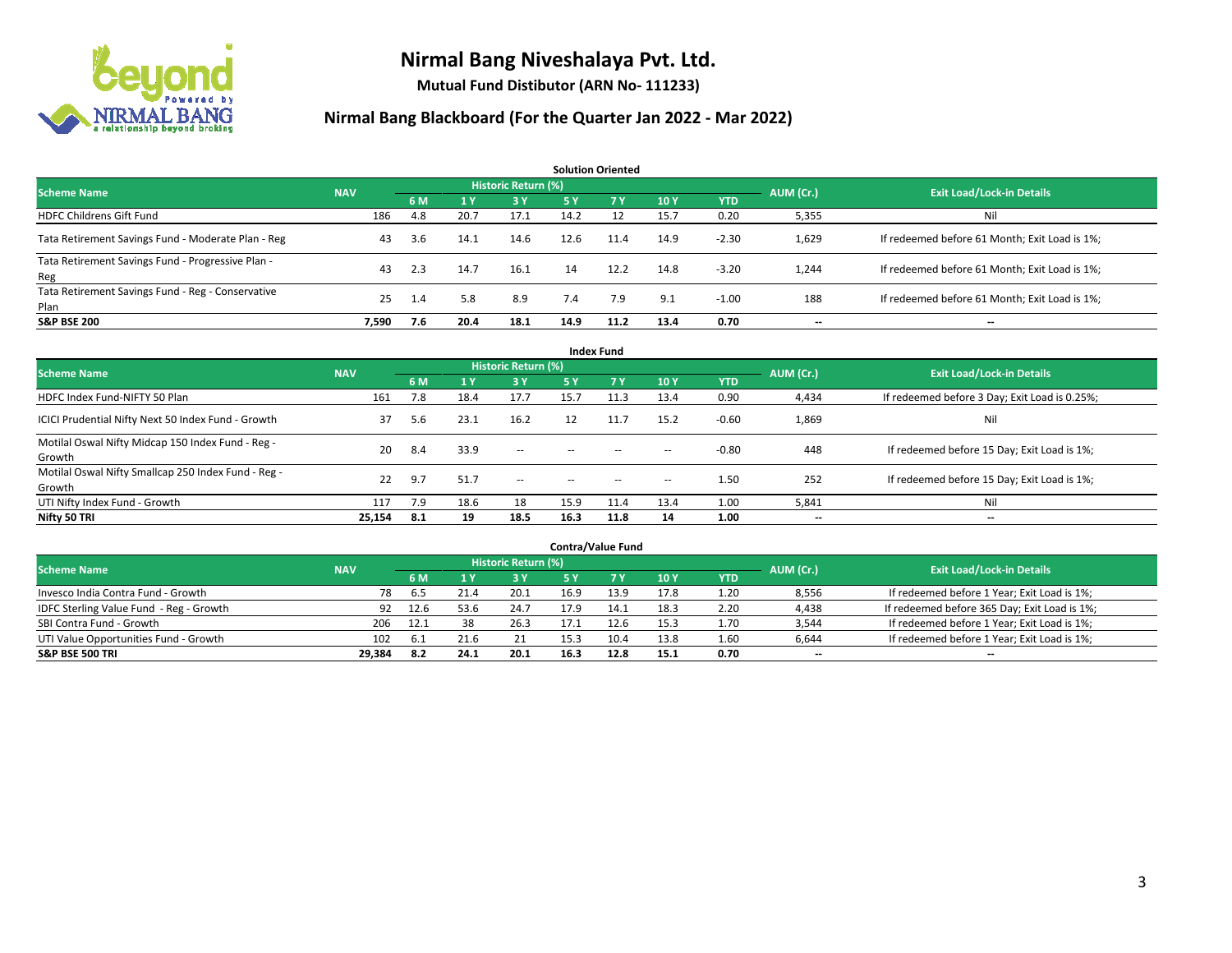

**Mutual Fund Distibutor (ARN No- 111233)**

| Sector/Thematic                                                           |            |        |      |                     |                          |                   |                          |            |                          |                                               |  |  |  |
|---------------------------------------------------------------------------|------------|--------|------|---------------------|--------------------------|-------------------|--------------------------|------------|--------------------------|-----------------------------------------------|--|--|--|
| <b>Scheme Name</b>                                                        | <b>NAV</b> |        |      | Historic Return (%) |                          |                   |                          |            | AUM (Cr.)                | <b>Exit Load/Lock-in Details</b>              |  |  |  |
|                                                                           |            | 6 M    | '1 Y | 3 Y                 | 5 Y                      | 7Y                | 10Y                      | <b>YTD</b> |                          |                                               |  |  |  |
| Aditya Birla Sun Life PSU Equity Fund - Reg - Growth                      | 15         | 10.4   | 36.2 | $\sim$ $-$          | $\sim$ $\sim$            | $\sim$            | $\overline{\phantom{a}}$ | 7.70       | 829                      | If redeemed before 30 Day; Exit Load is 1%;   |  |  |  |
| Canara Robeco Consumer Trends Fund - Reg -<br>Growth                      | 67         | 7.1    | 19.3 | 20.5                | 18.1                     | 14.6              | 18                       | $-0.10$    | 779                      | If redeemed before 1 Year; Exit Load is 1%;   |  |  |  |
| Edelweiss Recently Listed IPO Fund - Reg - Growth                         | 20         | 8.6    | 42.4 | 34.9                | $\overline{\phantom{a}}$ | $\hspace{0.05cm}$ | --                       | $-3.60$    | 1,091                    | If redeemed before 180 Day; Exit Load is 2%;  |  |  |  |
| Mirae Asset Great Consumer Fund - Growth                                  | 55         | 8.3    | 22.3 | 18                  | 17.9                     | 14.2              | 17.8                     | $-0.10$    | 1,633                    | If redeemed before 1 Year; Exit Load is 1%;   |  |  |  |
| <b>ICICI Prudential Technology Fund - Growth</b>                          | 158        | 12.2   | 51.5 | 37.5                | 32.6                     | 20.9              | 24.5                     | $-9.00$    | 7,909                    | If redeemed before 15 Day; Exit Load is 1%;   |  |  |  |
| Nippon India Pharma Fund - Reg - Growth                                   | 291        | $-7.1$ | 14.3 | 24.3                | 16.6                     | 12.4              | 18                       | $-7.20$    | 5,397                    | If redeemed before 1 Month; Exit Load is 1%;  |  |  |  |
| BNP Paribas India Consumption Fund - Reg - Growth                         | 20         | 6.0    | 20.2 | 22.2                | $\overline{\phantom{a}}$ | $\sim$            | $\overline{\phantom{a}}$ | 1.20       | 872                      | If redeemed before 12 Month; Exit Load is 1%; |  |  |  |
| ICICI Prudential Banking and Financial Services Fund -<br>Retail - Growth | 86         | 1.8    | 16.2 | 13.5                | 12.1                     | 12.1              | 17.8                     | 5.70       | 4,700                    | If redeemed before 15 Day; Exit Load is 1%;   |  |  |  |
| <b>S&amp;P BSE 500 TRI</b>                                                | 29.384     | 8.2    | 24.1 | 20.1                | 16.3                     | 12.8              | 15.1                     | 0.70       | $\overline{\phantom{a}}$ | $\overline{\phantom{a}}$                      |  |  |  |

| <b>Dynamic Asset Allocation Funds</b>            |            |      |      |                     |        |                          |                          |         |                          |                                               |  |  |  |
|--------------------------------------------------|------------|------|------|---------------------|--------|--------------------------|--------------------------|---------|--------------------------|-----------------------------------------------|--|--|--|
| <b>Scheme Name</b>                               | <b>NAV</b> |      |      | Historic Return (%) |        |                          |                          |         | AUM (Cr.)                | <b>Exit Load/Lock-in Details</b>              |  |  |  |
|                                                  |            | 6 M  | 4 Y  | 3 Y                 | 5 Y    | 7Y                       | 10Y                      | YTD     |                          |                                               |  |  |  |
| ICICI Prudential Balanced Advantage Fund - Reg - | 50         |      | 12.4 | 13.3                | 11     | 10.2                     | 13.4                     | 1.10    | 37,879                   | If redeemed before 1 Year; Exit Load is 1%;   |  |  |  |
| Growth                                           |            | 4.9  |      |                     |        |                          |                          |         |                          |                                               |  |  |  |
| Nippon India Balanced Advantage Fund - Reg -     | 122        | 1.9  | 12.8 | 11.9                | 10.4   | 8.7                      | 12.6                     | 0.30    | 5,541                    | If redeemed before 12 Month; Exit Load is 1%; |  |  |  |
| Growth                                           |            |      |      |                     |        |                          |                          |         |                          |                                               |  |  |  |
| Tata Balanced Advantage Fund - Reg - Growth      | 15         | -4.3 | 12.7 | 13.4                | $\sim$ | $\overline{\phantom{a}}$ | $\hspace{0.05cm} \cdots$ | 0.70    | 4.196                    | If redeemed before 90 Day; Exit Load is 1%;   |  |  |  |
| Edelweiss Balanced Advantage Fund - Growth       | 36         | 4.4  | 14.1 | 16.6                | 13.4   |                          | 11.8                     | 0.30    | 7,048                    | If redeemed before 365 Day; Exit Load is 1%;  |  |  |  |
| Kotak Balanced Advantage Fund - Reg - Growth     | 14         | 3.1  | 10.7 | 12.9                | $-$    | $\sim$                   | $\overline{\phantom{a}}$ | $-0.10$ | 12,750                   | If redeemed before 1 Year; Exit Load is 1%;   |  |  |  |
| NIFTY 50 Hybrid Composite Debt 65:35 Index       | 14.598     | 5.6  | 13.6 | 15.8                | 13.5   | 10.9                     | 12.4                     | 0.30    | $\overline{\phantom{a}}$ | $\overline{\phantom{a}}$                      |  |  |  |

| <b>Hybrid Aggressive</b>                        |            |      |      |                            |      |       |                          |         |           |                                               |  |  |  |
|-------------------------------------------------|------------|------|------|----------------------------|------|-------|--------------------------|---------|-----------|-----------------------------------------------|--|--|--|
| <b>Scheme Name</b>                              | <b>NAV</b> |      |      | <b>Historic Return (%)</b> |      |       |                          |         | AUM (Cr.) | <b>Exit Load/Lock-in Details</b>              |  |  |  |
|                                                 |            | 6 M  |      | <b>3Y</b>                  | 5 Y  |       | 10Y                      | YTD     |           |                                               |  |  |  |
| Canara Robeco Equity Hybrid Fund - Growth       | 248        | 57   |      | 17.9                       | 14.4 |       | 15.1                     | 0.30    | 7,407     | If redeemed before 1 Year; Exit Load is 1%;   |  |  |  |
| DSP Equity & Bond Fund - Growth                 | 236        | 2.5  |      | 18.6                       | 12.7 |       | 13.8                     | $-1.00$ | 7,641     | If redeemed before 12 Month; Exit Load is 1%; |  |  |  |
| SBI Equity Hybrid Fund - Growth                 | 203        | 5.7  | 17.3 | 17.2                       | 13.8 | 11.4  | 16                       | $-0.20$ | 48,794    | If redeemed before 12 Month; Exit Load is 1%; |  |  |  |
| Mirae Asset Hybrid - Equity Fund - Reg - Growth | 22         | 4.4  |      | 16.7                       | 13.9 | $- -$ | $\overline{\phantom{a}}$ | 0.40    | 6,450     | If redeemed before 1 Year; Exit Load is 1%;   |  |  |  |
| NIFTY 50 Hybrid Composite Debt 65:35 Index      | 14.598     | -5.6 | 13.6 | 15.8                       | 13.5 | 10.9  | 12.4                     | 0.30    | $- -$     | $\overline{\phantom{a}}$                      |  |  |  |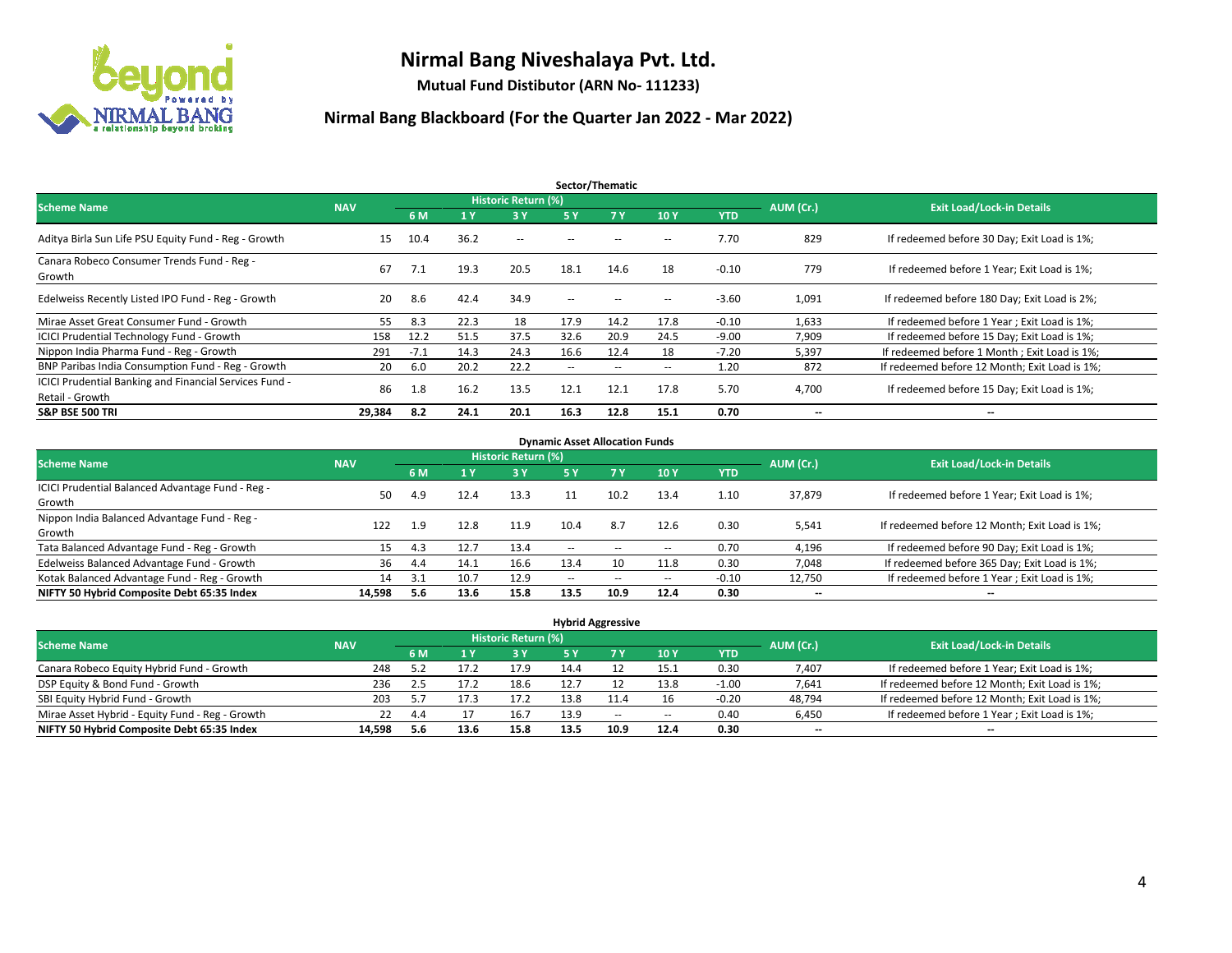

**Mutual Fund Distibutor (ARN No- 111233)**

| <b>Multi-Asset Allocation Funds</b>                |            |     |      |                            |               |                                                |                          |            |                          |                                               |  |  |  |
|----------------------------------------------------|------------|-----|------|----------------------------|---------------|------------------------------------------------|--------------------------|------------|--------------------------|-----------------------------------------------|--|--|--|
| <b>Scheme Name</b>                                 | <b>NAV</b> |     |      | <b>Historic Return (%)</b> |               |                                                |                          |            | AUM (Cr.)                | <b>Exit Load/Lock-in Details</b>              |  |  |  |
|                                                    |            | 6 M |      | <b>3 Y</b>                 | 5 Y           | 7 Y.                                           | 10Y                      | <b>YTD</b> |                          |                                               |  |  |  |
| HDFC Multi - Asset Fund - Growth                   | 48         | 4.5 | 15.4 | 15.6                       | 10.8          | 9.9                                            | 10.6                     | $-0.30$    | 1,396                    | If redeemed before 12 Month; Exit Load is 1%; |  |  |  |
| Nippon India Multi Asset Fund - Reg - Growth       | 13         | 4.8 | 15.5 | $\sim$                     | $\sim$ $\sim$ | $-$                                            | $\sim$                   | $-0.10$    | 1,195                    | If redeemed before 1 Year; Exit Load is 1%;   |  |  |  |
| Tata Multi Asset Opportunities Fund - Reg - Growth | 16         | 5.8 | 18.5 | $\sim$                     | $\sim$        | $\hspace{0.1mm}-\hspace{0.1mm}-\hspace{0.1mm}$ | $\overline{\phantom{a}}$ | 1.20       | 1,257                    | If redeemed before 365 Day; Exit Load is 1%;  |  |  |  |
| NIFTY 50 Hybrid Composite Debt 65:35 Index         | 14.598     | 5.6 | 13.6 | 15.8                       | 13.5          | 10.9                                           | 12.4                     | 0.30       | $\overline{\phantom{a}}$ | --                                            |  |  |  |

|                                               |            |        |     |                            |      | Gold |     |            |           |                                                                  |
|-----------------------------------------------|------------|--------|-----|----------------------------|------|------|-----|------------|-----------|------------------------------------------------------------------|
| <b>Scheme Name</b>                            | <b>NAV</b> |        |     | <b>Historic Return (%)</b> |      |      |     |            | AUM (Cr.) | <b>Exit Load/Lock-in Details</b>                                 |
|                                               |            | 6 M    |     | 3 Y                        | ς γ  |      | 10Y | <b>YTD</b> |           |                                                                  |
| <b>HDFC Gold Fund - Growth</b>                | 15         | $-0.2$ | 0.0 | 11.6                       | 9.1  | 6.8  |     | 0.0        | 1,295     | If redeemed before 6 Months; Exit Load is 2%; If redeemed bet. 6 |
|                                               |            |        |     |                            |      |      |     |            |           | Months to 12 Months; Exit Load is 1%;                            |
| Kotak Gold Fund - Reg - Growth                | 20         | $-0.2$ |     | 12.4                       |      |      |     | $-0.20$    | 1,170     | If redeemed before 1 Year; Exit Load is 1%;                      |
| Nippon India Gold Savings Fund - Reg - Growth | 20         | 0.0    | 0.3 | 11.8                       |      |      | 3.8 | 0.30       | 1,442     | If redeemed before 15 Day; Exit Load is 1%;                      |
| <b>Prices of Gold</b>                         | 48.082     | 0.5    |     | 13.1                       | 10.6 | 8.2  | 5.7 | 0.40       | $- -$     | $\overline{\phantom{a}}$                                         |

| <b>Arbitrage Fund</b>                      |            |                                  |        |     |     |  |   |     |            |        |                                                 |  |  |  |
|--------------------------------------------|------------|----------------------------------|--------|-----|-----|--|---|-----|------------|--------|-------------------------------------------------|--|--|--|
| <b>Scheme Name</b>                         | AUM (Cr.)  | <b>Exit Load/Lock-in Details</b> |        |     |     |  |   |     |            |        |                                                 |  |  |  |
|                                            | <b>NAV</b> |                                  | 1 M    | : M | 6 M |  |   | 3 Y | <b>YTD</b> |        |                                                 |  |  |  |
| IDFC Arbitrage Fund - Reg - Growth         |            | 26                               | 4.1    |     | 3.2 |  |   | 4.4 | 4.50       | 5,603  | If redeemed before 1 Month; Exit Load is 0.25%; |  |  |  |
| Kotak Equity Arbitrage Fund - Reg - Growth |            | 30                               | 4.b    |     | 3.6 |  |   | 4.7 | 5.10       | 24.642 | If redeemed before 30 Day; Exit Load is 0.25%;  |  |  |  |
| Tata Arbitrage Fund - Reg - Growth         |            |                                  | $\sim$ |     |     |  | 4 | 4.9 | 4.10       | 11.119 | If redeemed before 30 Day; Exit Load is 0.25%;  |  |  |  |
| Nippon India Arbitrage Fund - Reg - Growth |            |                                  | 4.     |     | 3.b |  |   | 4.7 | 4.60       | 11,596 | If redeemed before 1 Month; Exit Load is 0.25%; |  |  |  |

| <b>Overnight Fund</b>                               |                          |     |     |                            |     |              |                          |                 |                          |                                  |  |  |  |  |
|-----------------------------------------------------|--------------------------|-----|-----|----------------------------|-----|--------------|--------------------------|-----------------|--------------------------|----------------------------------|--|--|--|--|
| <b>Scheme Name</b>                                  | <b>NAV</b>               |     |     | <b>Historic Return (%)</b> |     |              | <b>YTM</b>               | Avg             | AUM (Cr.)                | <b>Exit Load/Lock-in Details</b> |  |  |  |  |
|                                                     |                          | 1W  | 2 W | 1 M                        | 3 M | 1Y           |                          | <b>Maturity</b> |                          |                                  |  |  |  |  |
| Aditya Birla Sun Life Overnight Fund - Reg - Growth | 1.139                    | 3.2 | 3.5 | 3.4                        |     | 3.1          | 3.53                     | 0.00            | 12,865                   | Nil                              |  |  |  |  |
| IDFC Overnight Fund - Reg - Growth                  | 1,124                    | 3.2 | 3.5 | 3.4                        | 3.3 | 3.1          | 3.17                     | 0.00            | 2,404                    | Nil                              |  |  |  |  |
| Tata Overnight Fund - Reg - Growth                  | 1,113                    | 3.3 | 3.5 | 3.4                        | 3.3 | $\mathbf{a}$ | 3.48                     | 0.00            | 2,726                    | Nil                              |  |  |  |  |
| Nippon India Overnight Fund - Reg - Growth          | 113                      | 3.3 | 3.5 | 3.4                        |     |              | 3.43                     | 0.01            | 9,492                    | Nil                              |  |  |  |  |
| <b>CRISIL Liquid Fund Index</b>                     | $\overline{\phantom{a}}$ | 3.3 | 3.6 | 3.5                        | 3.7 | 3.6          | $\overline{\phantom{a}}$ | $- -$           | $\overline{\phantom{a}}$ | $-$                              |  |  |  |  |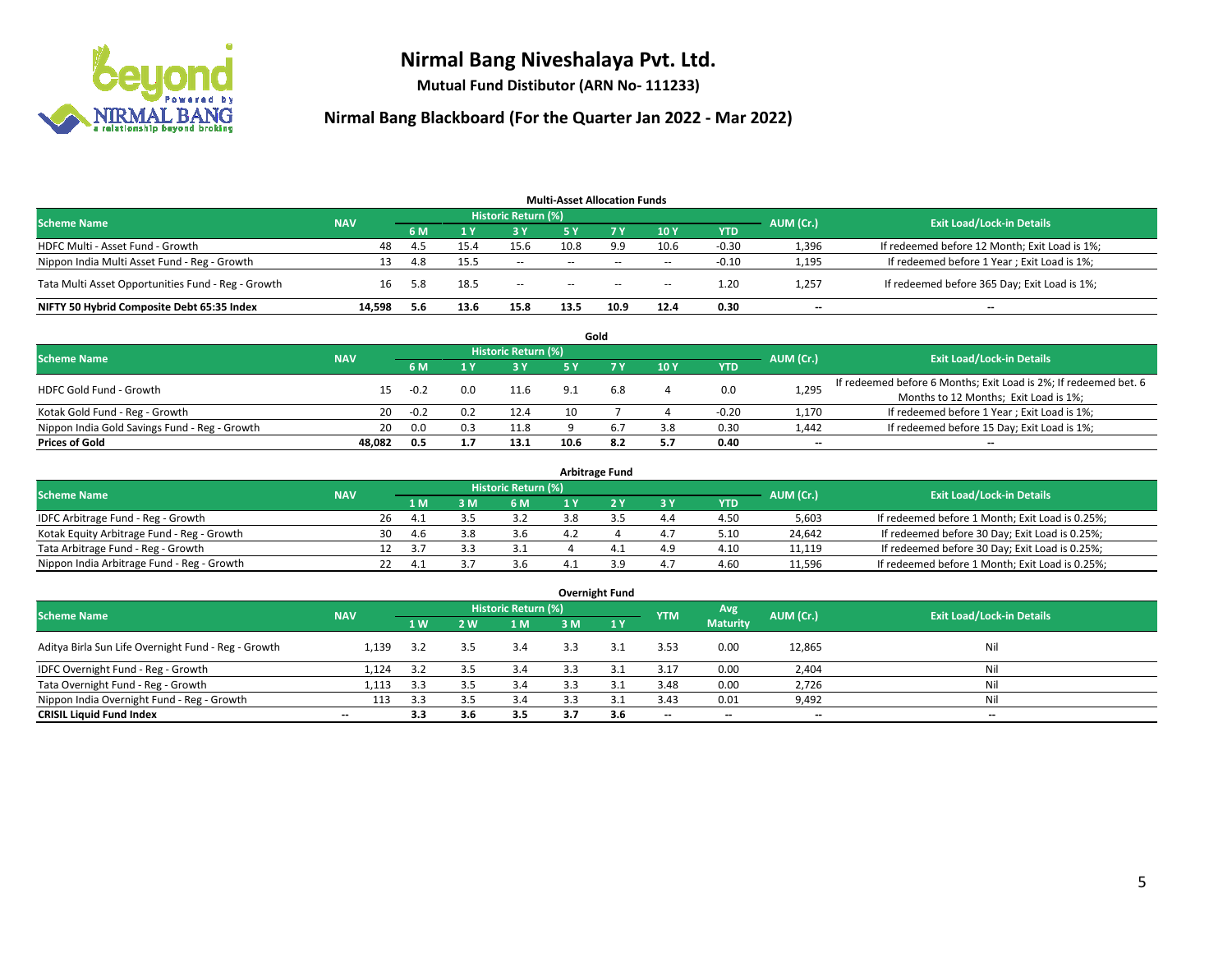

**Mutual Fund Distibutor (ARN No- 111233)**

| <b>Liauid Funds</b>                              |                          |     |     |                     |     |     |            |                          |           |                                  |  |  |  |
|--------------------------------------------------|--------------------------|-----|-----|---------------------|-----|-----|------------|--------------------------|-----------|----------------------------------|--|--|--|
| <b>Scheme Name</b>                               | <b>NAV</b>               |     |     | Historic Return (%) |     |     | <b>YTM</b> | Avg                      | AUM (Cr.) | <b>Exit Load/Lock-in Details</b> |  |  |  |
|                                                  |                          | 1W  | 2 W | 1 M                 | 3 M |     |            | <b>Maturity</b>          |           |                                  |  |  |  |
| Aditya Birla Sun Life Liquid Fund - Reg - Growth | 339                      | 3.0 |     |                     |     |     | 3.74       | 0.12                     | 30,652    | *Ref Footnote                    |  |  |  |
| ICICI Prudential Liquid Fund - Reg - Growth      | 311                      | 3.1 |     | 3.2                 | 3.4 |     | 3.74       | 0.10                     | 38,987    | *Ref Footnote                    |  |  |  |
| Kotak Liquid Fund - Reg - Growth                 | 4,256                    | 3.2 |     | 3.1                 |     |     | 3.65       | 0.12                     | 29,967    | *Ref Footnote                    |  |  |  |
| Nippon India Liquid Fund - Reg - Growth          | 5,136                    | 3.2 |     | 3.2                 |     |     | 3.7        | 0.12                     | 22,489    | *Ref Footnote                    |  |  |  |
| Mahindra Manulife Liquid Fund - Reg - Growth     | 1,367                    | 3.5 |     | 3.4                 |     |     | 3.75       | 0.08                     | 1,729     | *Ref Footnote                    |  |  |  |
| <b>CRISIL Liquid Fund Index</b>                  | $\overline{\phantom{a}}$ | 3.3 | 3.6 | 3.5                 |     | 3.6 | $- -$      | $\overline{\phantom{a}}$ | $- -$     | $\overline{\phantom{a}}$         |  |  |  |

| <b>Ultra Short Fund</b>                           |            |     |     |                            |     |      |            |                          |           |                                  |  |  |  |
|---------------------------------------------------|------------|-----|-----|----------------------------|-----|------|------------|--------------------------|-----------|----------------------------------|--|--|--|
| <b>Scheme Name</b>                                | <b>NAV</b> |     |     | <b>Historic Return (%)</b> |     |      | <b>YTM</b> | Avg                      | AUM (Cr.) | <b>Exit Load/Lock-in Details</b> |  |  |  |
|                                                   |            | 1 M | 3 M | <b>6M</b>                  |     | 3 Y  |            | <b>Maturity</b>          |           |                                  |  |  |  |
| HDFC Ultra Short Term Fund - Reg - Growth         |            | 2.9 |     | 3.2                        |     |      | 4.27608    | 0.42                     | 13,808    | Nil                              |  |  |  |
| ICICI Prudential Ultra Short Term Fund - Growth   | 22         | 3.4 | 3.b | 3.6                        | 4.1 | -6.1 | 4.45       | 0.32                     | 11,835    | Nil                              |  |  |  |
| UTI Ultra Short Term Fund - Growth                | 3,439      | 2.6 |     | 8.6                        | 6.1 |      | 4.05       | 0.32                     | 2,209     | Nil                              |  |  |  |
| Aditya Birla Sun Life Savings Fund - Reg - Growth | 437        | 3.7 | 3.9 | 3.6                        | 4.2 | 6.3  | 4.69       | 0.64                     | 15,541    | Nil                              |  |  |  |
| <b>NIFTY Ultra Short Duration Debt Index</b>      | 4,401      | 3.4 | 3.8 | 3.8                        |     | 5.6  | $- -$      | $\overline{\phantom{a}}$ | $- -$     | $- -$                            |  |  |  |

| <b>Money Market Fund</b>                         |            |     |     |                            |     |     |            |                          |           |                                               |  |  |  |
|--------------------------------------------------|------------|-----|-----|----------------------------|-----|-----|------------|--------------------------|-----------|-----------------------------------------------|--|--|--|
| <b>Scheme Name</b>                               | <b>NAV</b> |     |     | <b>Historic Return (%)</b> |     |     | <b>YTM</b> | Avg                      | AUM (Cr.) | <b>Exit Load/Lock-in Details</b>              |  |  |  |
|                                                  |            | 1 M | 3 M | 6 M                        | 1 Y | 3Y  |            | <b>Maturity</b>          |           |                                               |  |  |  |
| Aditya Birla Sun Life Money Manager Fund - Reg - | 294        | 3.1 | 3.8 | 3.6                        | 3.9 | h   | 4.21       | 0.35                     | 17,197    | Nil                                           |  |  |  |
| Growth                                           |            |     |     |                            |     |     |            |                          |           |                                               |  |  |  |
| SBI Savings Fund - Growth                        | 34         | 2.9 |     | 3.1                        | 3.4 |     | 4.07       | 0.27                     | 25,098    | If redeemed before 3 Days; Exit Load is 0.1%; |  |  |  |
| HDFC Money Market Fund - Growth                  | 4,558      | 3.2 |     | 3.5                        | 3.8 |     | 4.16367    | 0.30                     | 14,185    | Nil                                           |  |  |  |
| Nippon India Money Market Fund - Reg - Growth    | 3,297      | 3.3 | 3.8 | 3.6                        | 3.9 |     | 4.05       | 0.30                     | 8,883     | Nil                                           |  |  |  |
| Tata Money Market Fund - Reg - Growth            | 3,758      | 3.3 | э., | 3.6                        |     | 5.9 | 4.08       | 0.30                     | 7,541     | Nil                                           |  |  |  |
| <b>CRISIL Liquid Fund Index</b>                  | $-$        | 3.5 | 3.7 | 3.6                        | 3.6 | 4.9 | $-$        | $\overline{\phantom{a}}$ | $- -$     | $-$                                           |  |  |  |

| <b>Short Term Fund</b>                      |            |    |        |  |                     |     |  |            |                 |           |                                  |  |  |  |
|---------------------------------------------|------------|----|--------|--|---------------------|-----|--|------------|-----------------|-----------|----------------------------------|--|--|--|
| Scheme Name                                 | <b>NAV</b> |    |        |  | Historic Return (%) |     |  | <b>YTM</b> | Avg             | AUM (Cr.) | <b>Exit Load/Lock-in Details</b> |  |  |  |
|                                             |            |    | 1 M I  |  | 6 M                 |     |  |            | <b>Maturity</b> |           |                                  |  |  |  |
| HDFC Short Term Debt Fund - Growth          |            | 26 | -1.0   |  | 2.8                 |     |  | 5.34       | 2.96            | 17,368    | Nil                              |  |  |  |
| Nippon India Short Term Fund - Reg - Growth |            | 42 | 0.3    |  |                     | 1 Q |  | 5.39       | 2.35            | 9,330     | Nil                              |  |  |  |
| ICICI Prudential Short Term Fund - Growth   |            | 47 | $-2.8$ |  | 2.5                 | 3.ŏ |  | 5.34       | 4.13            | 21,799    | Nil                              |  |  |  |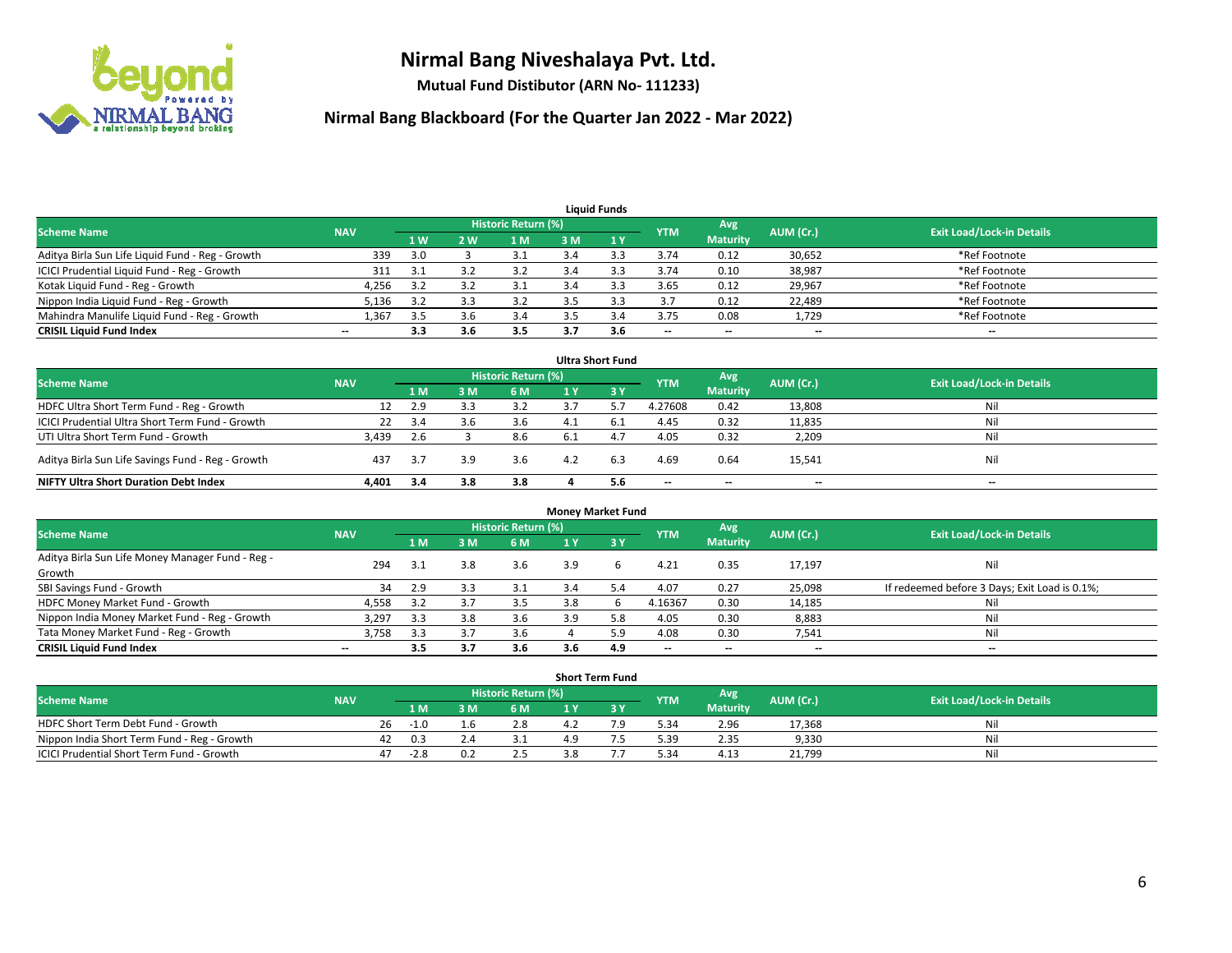

**Mutual Fund Distibutor (ARN No- 111233)**

| <b>Low Duration Fund</b>                          |            |     |     |                     |     |                  |            |                 |           |                                  |  |  |  |
|---------------------------------------------------|------------|-----|-----|---------------------|-----|------------------|------------|-----------------|-----------|----------------------------------|--|--|--|
| <b>Scheme Name</b>                                | <b>NAV</b> |     |     | Historic Return (%) |     |                  | <b>YTM</b> | Avg             | AUM (Cr.) | <b>Exit Load/Lock-in Details</b> |  |  |  |
|                                                   |            | 1 M | 3M  | 6 M                 | 1 Y | $\overline{3}$ Y |            | <b>Maturity</b> |           |                                  |  |  |  |
| <b>HDFC Low Duration Fund - Growth</b>            | 47         | 2.3 | 2.6 | 3.1                 | 3.8 | 6.4              | 4.8197     | 2.10            | 19,577    | Nil                              |  |  |  |
| ICICI Prudential Savings Fund - Reg - Growth      | 431        | 1.8 | 1.8 | 3.1                 | 3.8 | 6.8              | 4.81       | 5.09            | 26,175    | Nil                              |  |  |  |
| Nippon India Low Duration Fund - Reg - Growth     | 3,024      | 2.8 | 3.3 | 3.3                 | 4.3 | 5.9              | 4.8        | 0.81            | 11,141    | Nil                              |  |  |  |
| Mirae Asset Savings Fund - Regular Savings Plan - | 1.830      | 2.0 | 2.7 | 2.6                 | 3.3 |                  | 4.11       | 0.58            | 881       | Nil                              |  |  |  |
| Growth                                            |            |     |     |                     |     |                  |            |                 |           |                                  |  |  |  |
| Kotak Low Duration Fund - Std - Growth            | 2,711      |     | 2.6 | 3.1                 |     | 6.4              | 4.83       | 2.08            | 9,686     | Nil                              |  |  |  |

| <b>Banking &amp; PSU Bond Funds</b>                 |            |    |        |  |                     |  |        |            |                 |           |                                  |  |  |  |
|-----------------------------------------------------|------------|----|--------|--|---------------------|--|--------|------------|-----------------|-----------|----------------------------------|--|--|--|
| <b>Scheme Name</b>                                  | <b>NAV</b> |    |        |  | Historic Return (%) |  |        | <b>YTM</b> | Avg             | AUM (Cr.) | <b>Exit Load/Lock-in Details</b> |  |  |  |
|                                                     |            |    | 1 M    |  | 6 M                 |  |        |            | <b>Maturity</b> |           |                                  |  |  |  |
| HDFC Banking and PSU Debt Fund - Reg - Growth       |            | 19 | $-2.1$ |  | 2.8                 |  |        | 5.54       | 3.66            | 7,964     | Nil                              |  |  |  |
| Tata Banking & PSU Debt Fund - Reg - Growth         |            |    | 0.4    |  | ココ                  |  | $\sim$ | 5.22       | 2.23            | 416       | Nil                              |  |  |  |
| Kotak Banking and PSU Debt Fund - Reg - Growth      |            | 52 | $-0.8$ |  | 3.b                 |  |        | 5.64       | 4.87            | 9,007     | Nil                              |  |  |  |
| Nippon India Banking & PSU Debt Fund - Reg - Growth |            |    | 0.2    |  |                     |  |        | 5.23       | 3.00            | 5,218     | Nil                              |  |  |  |

| <b>Corporate Bond Funds</b>                         |            |        |     |                            |     |      |            |                 |           |                                  |  |
|-----------------------------------------------------|------------|--------|-----|----------------------------|-----|------|------------|-----------------|-----------|----------------------------------|--|
| <b>Scheme Name</b>                                  | <b>NAV</b> |        |     | <b>Historic Return (%)</b> |     |      |            | Avg             | AUM (Cr.) | <b>Exit Load/Lock-in Details</b> |  |
|                                                     |            | 1 M    | 3 M | 6 M                        |     | -3 Y | <b>YTM</b> | <b>Maturity</b> |           |                                  |  |
| ICICI Prudential Corporate Bond Fund - Reg - Growth | 23         | $-4.0$ | 0.2 | 2.6                        | 3.8 |      | 5.32       | 6.59            | 18,613    | Nil                              |  |
| IDFC Corporate Bond Fund - Reg - Growth             | 16         | 0.8    |     | 2.7                        | 4.5 |      | 5.23       | 2.22            | 19,999    | Nil                              |  |
| HDFC Corporate Bond Fund - Growth                   | 26         | $-2.7$ | 0.9 | 2.8                        |     | 8.3  | 5.53372    | 4.43            | 27,400    | Nil                              |  |
| Kotak Corporate Bond Fund - Std - Growth            | 3.008      | 1.4    |     | 3.3                        | 4.4 |      | 5.24       | 3.08            | 12,021    | Nil                              |  |
| Axis Corporate Debt Fund - Reg - Growth             | 14         | 0.6    |     |                            |     | 6.9  | 5.24       | 2.50            | 4,835     | Nil                              |  |

|                                                   |            |    |      |     |                            |     | <b>Credit Risk Fund</b> |            |                        |           |                                                                       |
|---------------------------------------------------|------------|----|------|-----|----------------------------|-----|-------------------------|------------|------------------------|-----------|-----------------------------------------------------------------------|
| <b>Scheme Name</b>                                | <b>NAV</b> |    |      |     | <b>Historic Return (%)</b> |     |                         | <b>YTM</b> | Avg<br><b>Maturity</b> | AUM (Cr.) | <b>Exit Load/Lock-in Details</b>                                      |
|                                                   |            |    | 1 M  | 3 M | 6 M                        | 1 Y | $\sqrt{3}$ Y            |            |                        |           |                                                                       |
| <b>ICICI Prudential Credit Risk Fund - Growth</b> |            | 25 | -4.5 | 4.5 |                            | 6.4 | 8.5                     | 6.88       | 2.73                   | 8,436     | If redeemed before 1 Year; Exit Load is 1%;                           |
| HDFC Credit Risk Debt Fund - Reg - Growth         |            | 19 | 0.1  |     | 4.3                        | 6.7 | 8.7                     | 6.69687    | 3.43                   | 9,038     | If redeemed before 12 Month; Exit Load is 1%; If redeemed bet. 12     |
|                                                   |            |    |      |     |                            |     |                         |            |                        |           | Month to 18 Month; Exit Load is 0.5%;                                 |
| SBI Credit Risk Fund - Growth                     |            |    |      |     |                            |     |                         |            |                        |           | If redeemed before 12 Month; Exit Load is 3%; If redeemed bet. 12     |
|                                                   |            | 36 | 2.2  |     |                            | 5.4 | 6.9                     | 6.18       | 2.15                   |           | 3,267 Month to 24 Month; Exit Load is 1.5%; If redeemed bet. 24 Month |
|                                                   |            |    |      |     |                            |     |                         |            |                        |           | to 36 Month; Exit Load is 0.75%;                                      |